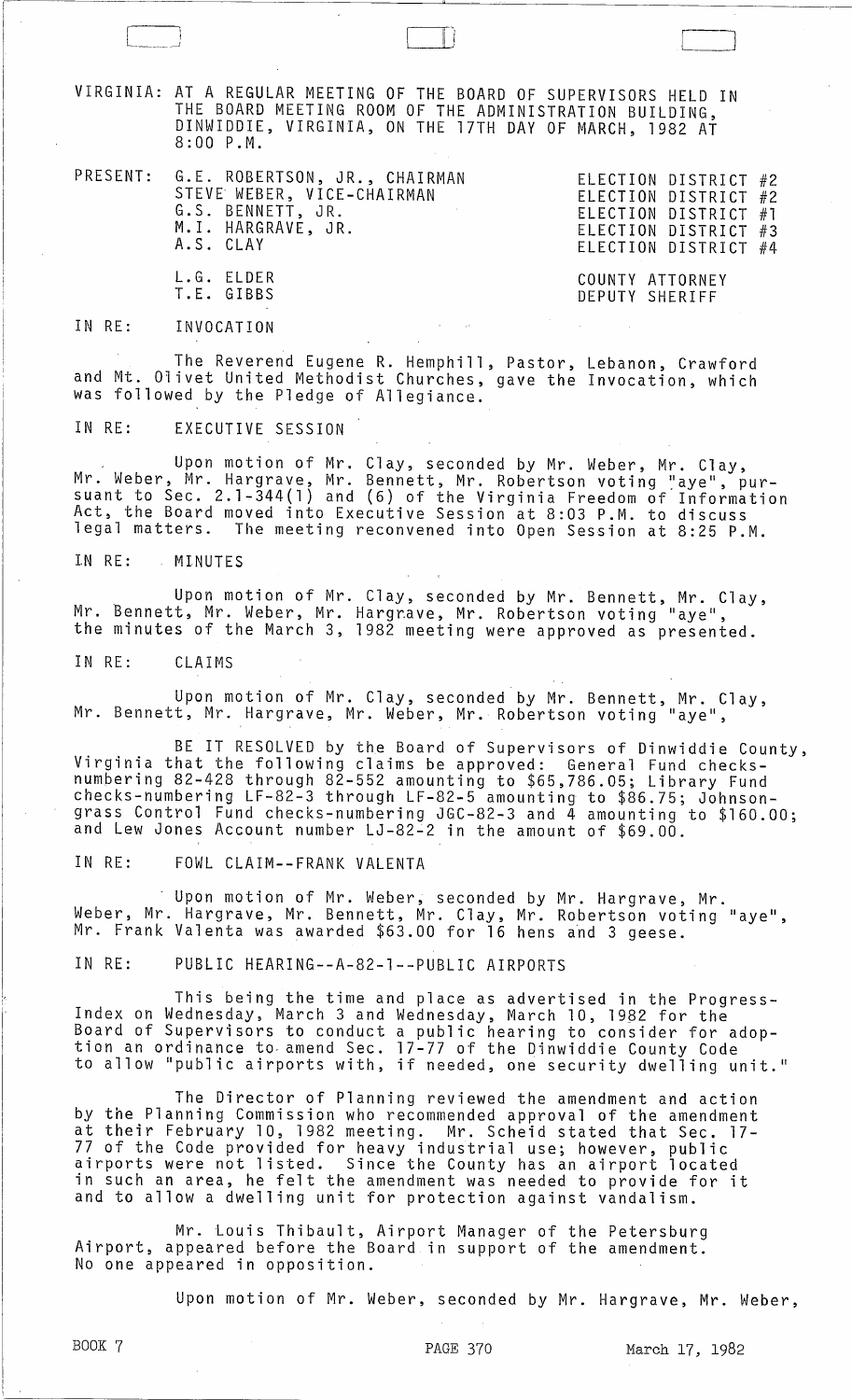Mr·. Hargrave, Mr. Clay, Mr. Bennett, Mr. Robertson voting "aye",

BE IT ORDAINED by the Board of Supervisors of Dinwiddie County, Virginia, that the Dinwiddie County Code be amended by adding<br>the following use to Section 17-77.

> (26) Public airports with, if needed, one security dwelling unit.

In all other respects, said ordinance of Dinwiddie County is hereby reordained.

IN RE: PUBLIC HEARING--P-82-1--SID MAYES

This being the time and place as advertised in the Progress-Index on Wednesday, March 3, and Wednesday, March 10, 1982 for the Board of Supervisors to conduct a public hearing to consider for adoption an ordinance to amend the County Code of Dinwiddie by changing the district classification of Section 22, Parcel 31, from Industrial General M-2 to Business, General B-2.

The Director of Planning reviewed the Planning Commission action wherein they recommended approval at their February 10, 1982 meeting.

Mr. Sid Mayes appeared in support of his rezoning request. No one appeared in opposition.

Mr. Mayes stated that the land was presently zoned heavy industrial and since the railroad line was abandoned and there was no water and sewer available to the area, he really didn't see where the land would be of any use to an industry. He further stated that he felt the Business, B-2 zoning would be more appropriate since the land was close to Petersburg and the Elks Club was interested in relocating there pending action on the rezoning. Mr. Mayes indicated that the Elks wanted to build a new club house which he felt would be a nice contribution to the area ..

Mr. Bennett asked what was the objective of the Elk's Club. Mr. Mayes stated it was a benevolent organization that does charitable projects much like the Moose Lodge.

Mr. Weber asked how much land out of the 15 acre parcel was being considered for use by the Elks Club.  $\,$  Mr. Mayes said  $7\frac{1}{2}$ to 8 acres as determined by a survey.

Mr. Robertson asked if Mr. Mayes had discussed the best use of the land with anyone since water and sewer was not too far away and the railroad spur could be reactivated.

Mr. Mayes stated he had but he really didn't see any industrial use in the foreseeable future as there is already land available in the industrial park for an interested industry.

Mr. Hargrave said it saddened him to see such an appealing site go but it has been zoned industrial for many years and has not been used.

Mr. Weber stated Mr. Nobles, an adjoining landowner, had some objections at the Planning Commission meeting. Mr. Mayes said he had talked to Mr. Nobles and felt he had satisfied his concerns.

Mr. Weber stated Mr. Nobles was out of town and could not be present at this meeting but he had been favor of the Planning Commission action.

Mr. Bennett indicated that should the rezoning be approved and industry wanted to locate on the property, he felt the Elks would sell and the land has been zoned industrial all these years and no one has been interested before.

Upon motion of Mr. Bennett, seconded by Mr. Hargrave, Mr. Bennett, Mr. Hargrave, Mr. Clay, Mr. Weber, Mr. Robertson voting

سياب

 $\sim$   $-$ 

 $\omega_{\rm{c}}/\omega_{\rm{c}}$  $\frac{1}{2}$  ,  $\frac{1}{2}$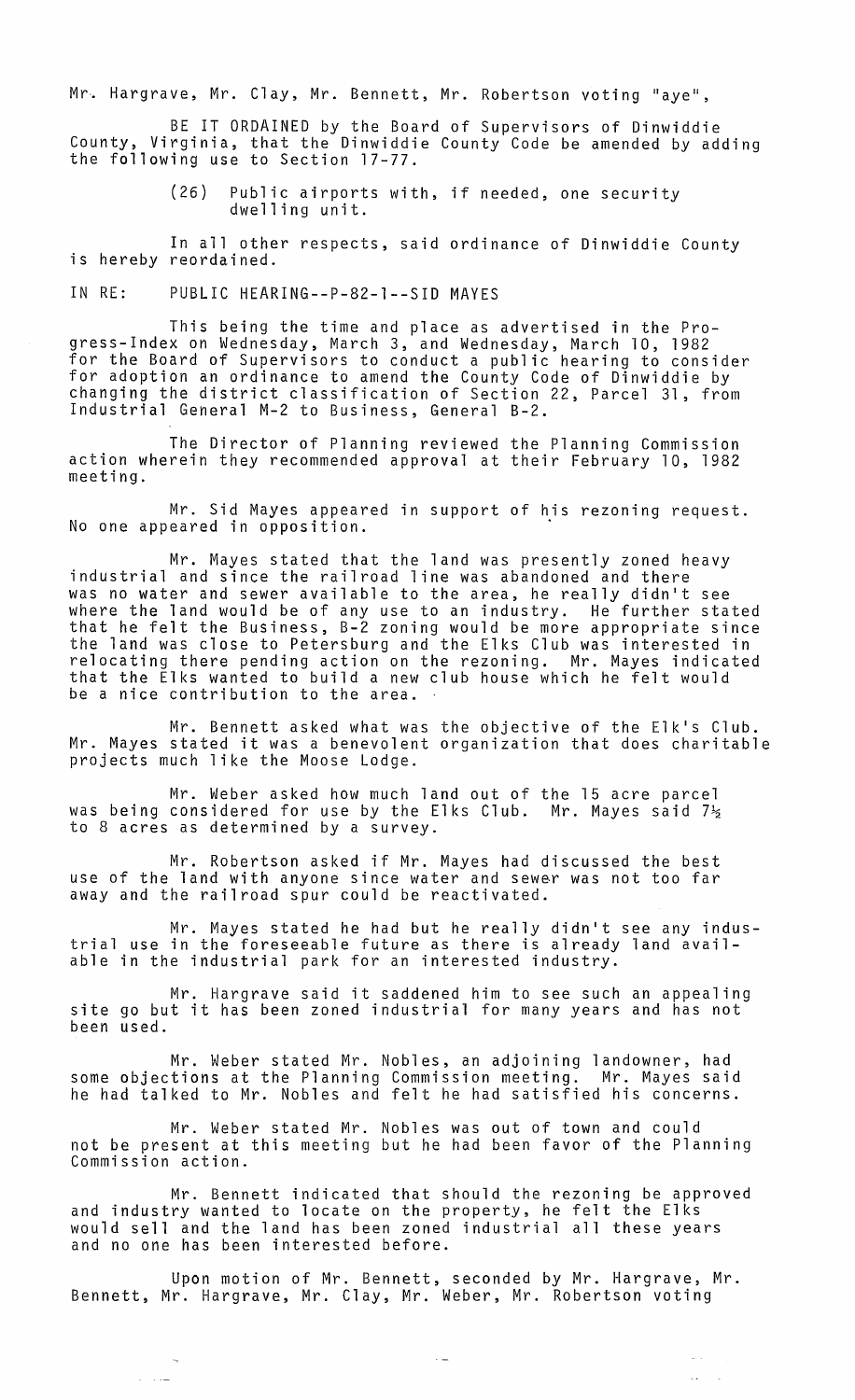$\mathsf{H}$ aye $\mathsf{H}$ ,

 $\big]$ 

BE IT ORDAINED by the Board of Supervisors of Dinwiddie County, Virginia, that the County Zoning Map be amended by changing the district classification of Section 22, Parcel 31, containing 15.25 acres from Industrial, General, M-2 to Business, General,  $B-2$ 

In all other respects said zoning ordinance is hereby reordained.

IN RE: PUBLIC HEARING--C-82-1--SANDRA TAYLOR

This being the time and place as advertised in the Progress- Index on Wednesday,l March 3, and Wednesday, March 10, 1982 for the Board of Supervisors to conduct a public hearing to consider for adoption a conditional use permit, C-82-1, for Sandra Taylor to allow an amusement center for youth and weekend dancing for youth<br>in the Old Stuckey's building on U.S. Route 1.

The Director of Planning reviewed the Planning Commission action. He stated the Planning Commission considered the amusement center separate from the dances. They did not consider allowing dances at this time, but approved the, amusement center with the following conditions:

| 1. Hours of operation for weekday/weekends. Suggested     |  |
|-----------------------------------------------------------|--|
| hours: Monday thru Thursday, 3:00 P.M. - 10:00 P.M.       |  |
| $\pm$ Friday and Saturday, 12:00 Noon - 11:00 P.M.        |  |
| $\cdot$ 12:00 Noon - 10:00 P.M.<br>Sunday, Andrew Sunday, |  |

2. Periodic checks by the Zoning Administrator to insure a proper environment for our youth.

He further stated the Planning Commission felt the dances might be considered later with another application.

Mr. Joe Lewis, Ms. Taylor's father, appeared in her absence and spoke in favor of the request. He stated Ms. Taylor wanted to run'a small game room. She would live in the back of the building and be there at all times. He further indicated there would not be many dances held and they wanted to sell hotdogs and other refreshments.

No one appeared in opposition.

Mr. Hargrave stated he felt people were always concerned about what would happen with a place like this and never really give children a chance to prove they can take care of themselves.

Mr. Hargrave moved approval of the Conditional Use Permit with the following conditions:

- .' The permit be approved for a 6-month trial basis with written re-application to the Board to review ,their experience and add or delete conditions as needed.
- .<br>2. The center open at 3:00 P.M. on school days and close at 11:00 P.M. on nights preceding school days.
	- The center open at 9:00 A.M. on non-school days and close at 12:00 midnight on nights preceding nonschool days.
- 3 .  $9^{\circ}$  " "  $\sim$  "  $3^{\circ}$ Dances be limited to the same hours.
- , 4.· Approval of the permit be contingent upon inspection for safety by the County building official.
- 5. An occupancy limit be determined by the building official and posted.

 $\mathbb{Z}^3$ 

 $\frac{1}{2}$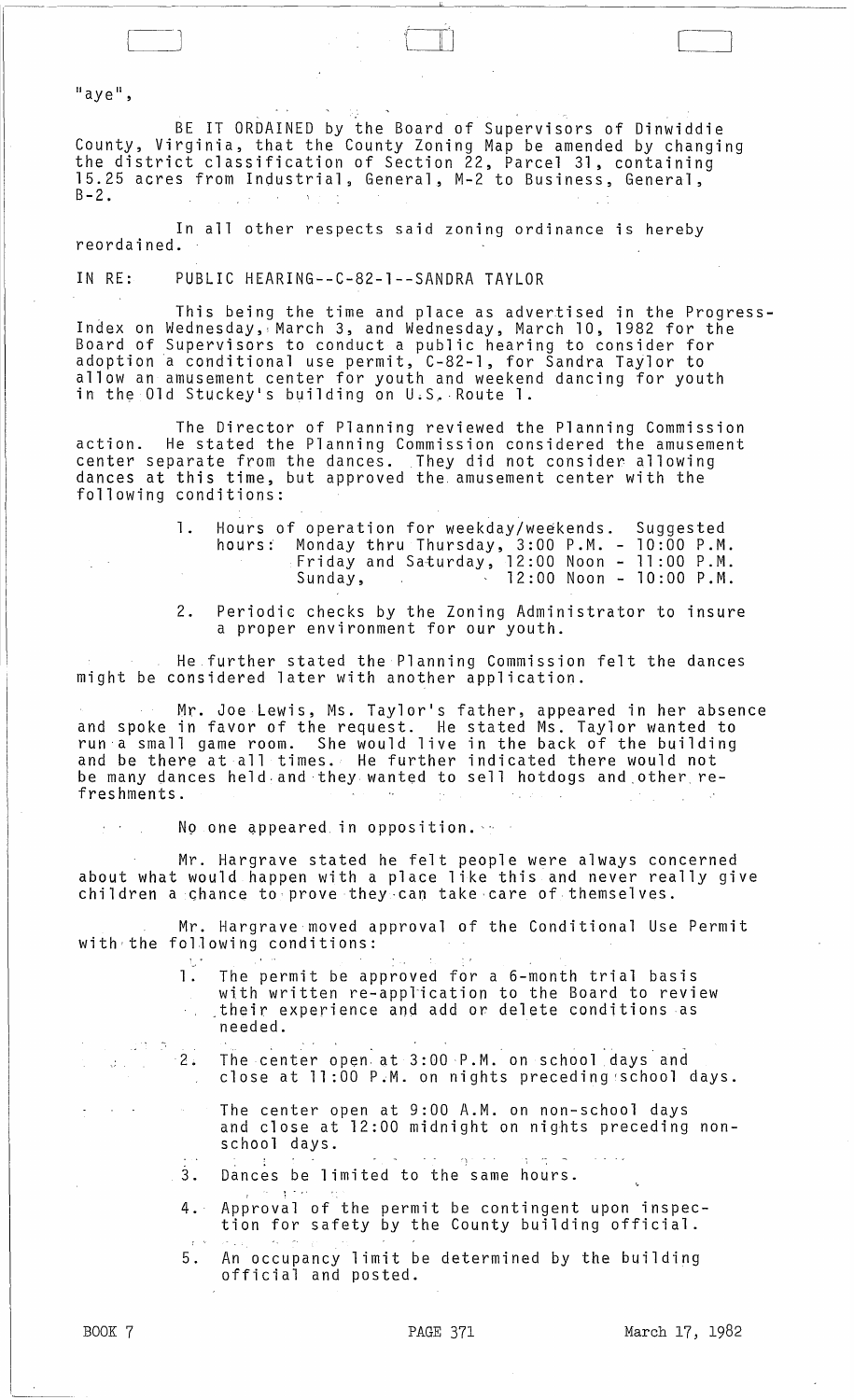6. Opening the center be contingent upon the building official's approved inspection report being submitted to the County Administrator's office.

Mr. Clay seconded the motion.

Mr. Weber stated his main concern was for the safety and well-being of the children. He felt a youth center was needed with proper supervision. He indicated he would be willing to try it on a six month basis and he hoped it could be extended.

Mr. Clay asked Mr. Lewis if he had any objections to the conditions.

Mr. Lewis stated that he had difficulty with; not being able to open until 3:00 P.M. on school days. He stated he felt it was the school's responsibility to keep the children on school grounds.

He further indicated their intent was to open at 8:00 A.M. and run until 10:00 or 11 :00 P.M. on school nights.

Mr. Robertson stated there were no hours listed in the application; therefore, how could the center function while the children were in school.

Mr. Lewis indicated there may be adults interested in playing the games on rainy days.

Mr. Robertson indicated it was beginning to sound like a general business rather than a youth center.

Mr. Weber stated the application asks for a youth center and he knew that being near the school, the kids would tend to skip classes. He was not in favor of a regular business.

Mr. Lewis stated the operators of the center would call the Principal when they saw kids skipping classes.

Mr. Robertson again indicated he thought the application was for a youth center, not machines for the general public.

Mr. Scheid stated a general business was not considered by the Planning Commission.

Mr. Hargrave stated the fact that the center was near a school would draw kids and the children at the Junior High were at a difficult age to control.

Mr. Clay stated the 3:00 P.M. opening time wouldn't apply to the summer months.

Mr. Robertson asked what type of machines were going to be offered. The co-operator of the proposed center was present and indicated that he would be running the business with Ms. Taylor. He stated that the machines would mainly be the video type. He also indicated that a meeting had been held at the Junior High concerning<br>the center and the teachers did not object to its operation. He further stated that he would like to see the younger group have use of the center; however, all ages liked to play the machines. He felt that limiting the time from 3:00 P.M. to 10:00 P.M. would cut down. on the business and it would not be profitable enough to operate with those hours.

Mr. Robertson asked if there was an age limit on playing the games. The County Attorney stated there were no legal limitations that he knew of.

Mr. Hargrave stated there was only  $2\frac{1}{2}$  months of school left and with the summer, he felt a five month trial period would provide enough experience to reconsider the application in the Fall and make any adjustments needed.

Mr. Robertson stated that he was willing to go along with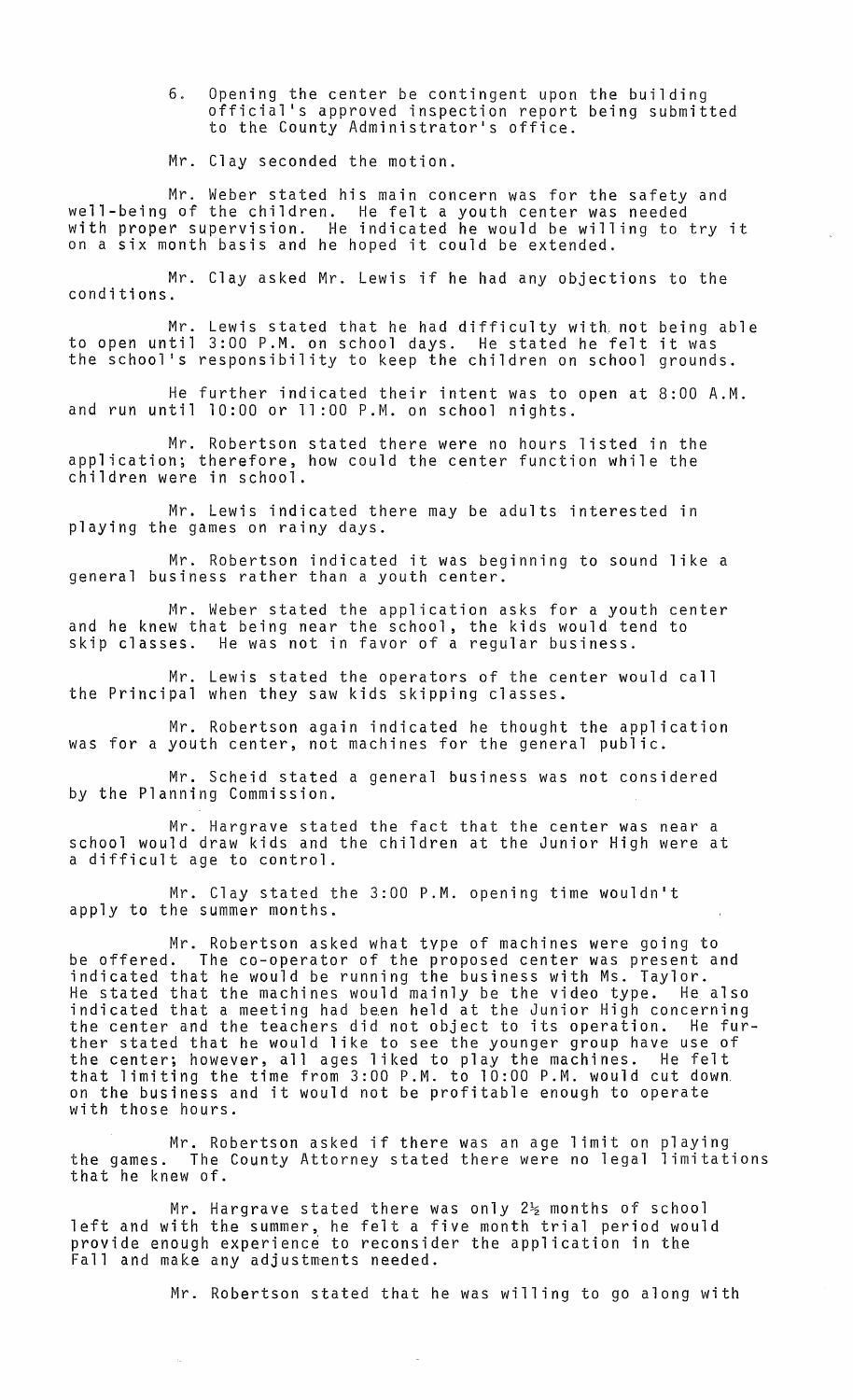the motion but after hearing that the center was not strictly youth-<br>oriented, he would have to vote against it.

 $\mathbb I$  -l

 $\Box$ 

Mr. Hargrave commented there are similar machines in businesses all over the County, and he really didn't understand at what point a permit was required to operate the machines. $\overline{\phantom{a}}$ 

Mr. Weber asked whether the center could operate without a permit.

The *Countv* Attofney advised him that it could not without a conditional use permit.

Mr. Clay withdrew his second to the motion on the floor. Mr. Hargrave withdrew his motion and made the following motion:

1. The conditional use permit be granted for a five month trial period with written re-application to the Board to review their experience and add or delete conditions as needed.

2. The center open at 9:00 A.M. on school days and  $\,$  close at 11:00 P.M. on nights preceding school days.  $\,$ 

 $3\cdot$  The center open at 9:00 A.M. on non-school days and close at.12:00 midnight on nights preceding non-school days.

4. Dances be limited to the same hours.

5. Approval of the permit be contingent upon inspec- tion for safety by the county building official.

6. An occupancy limit be determined by the building official and posted.

7.' Opening the center be contingent upon the building official's inspection report being submitted to the County Administrator for final approval.

Mr. Clay seconded the motion.

Reverend Gene Hemphill stated that he was concerned with alcohol and drug abuse in the County and he had three questions:

1. Has the Sheriff's Department had any input as to policing the area?

2. What are the requirements for lighting inside and outside the building?

3. What kind of supervision will be available in the building and parking lot?

In reply, Mr. Robertson advised Reverend Hemphill that the building would be inspected for safety but he didn't know if there were any requirements for lighting.

He further stated that the supervision would have to be from management inside and outside the facility.

The co-operator indicated there would be three adults avai·lable at all times. As to lighting, he stated there were two floodlights and four or five spotlights to cover the entire building outside and it would be well lighted inside. He added that alcohol would not be allowed on the premises.

The Reverend Hemphill stated he had been talking with the youth in"the County and they would like to have some recreational end youth in the obdirey and they would like to have some recreational with his concerns put to rest, he would like to see the youth center approved. .

Mr. Hargrave stated he'felt the success of the center was completely in the hands of management. He felt the youth needed a place to go and this center could be used positively.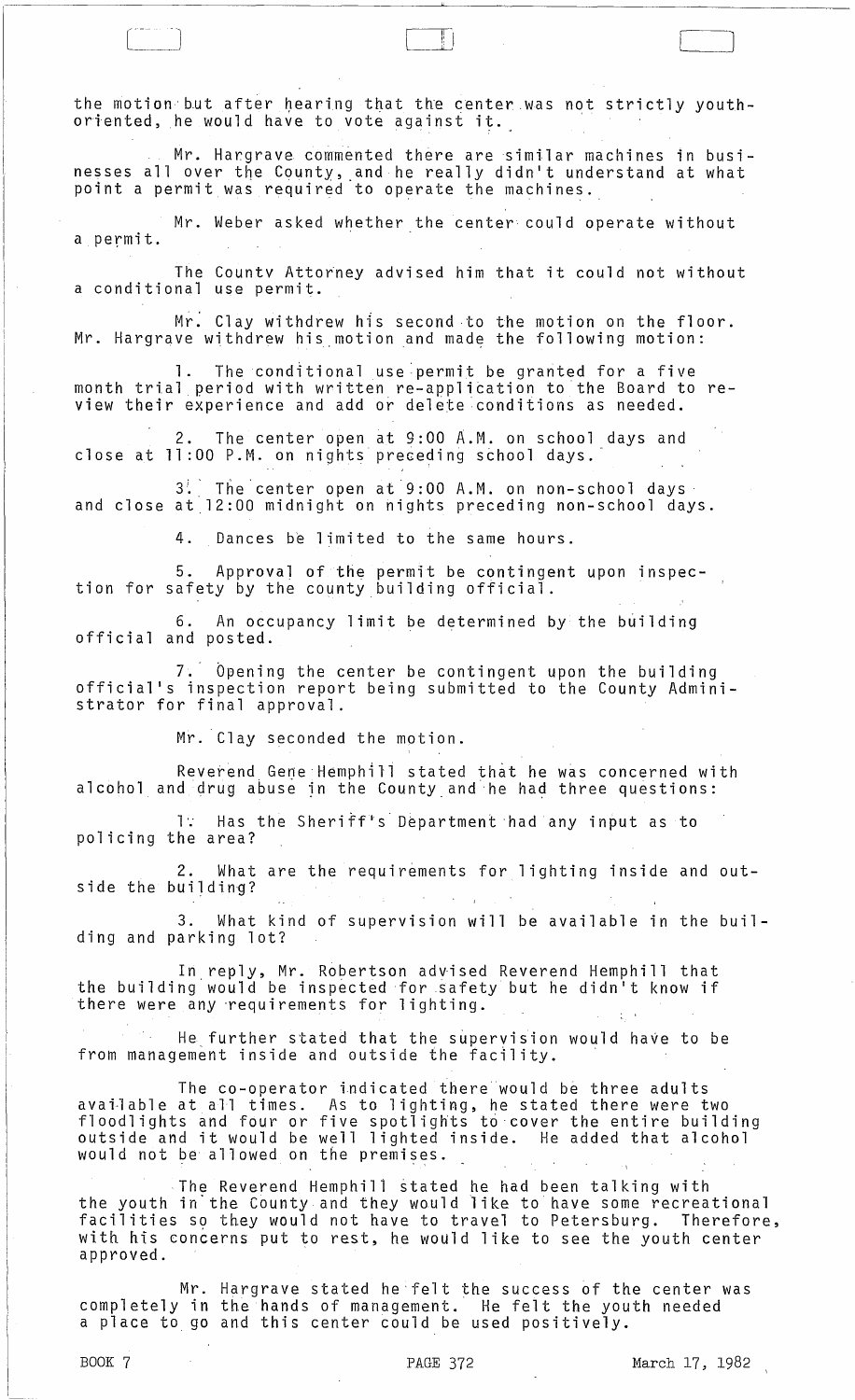Mr. Clay felt the Board should act in a positive way. He added tht Mr. Lewis operates a successful business.

Mr. Bennett stated he was not opposed to a *five* month trial period.

Mr. Weber indicated he had mixed feelings because he did not like opening at 9:00 A.M. and he was concerned the youth center would be turned into a business. He indicated he was willing to try it for *five* months.

Mr. Bennett stated he thought the Secretary in the schools usually called the parents when the kids aren't there and maybe the Principal could be asked to spot check attendance.

Mr. Robertson stated he was still deeply concerned that the center would not be for youth only. He felt there was not enough information to act on and, therefore, he could not approve it.

Mr. Hargrave, Mr. Clay, Mr. Weber, Mr. Bennett *voted* "aye", Mr. Robertson *voted* "nay".

IN RE: REQUEST FOR STREETLIGHTS--ROUTE 601

Mr. John Drinkwater appeared before the Board to request streetlights for Route 601 near Ashley Lane. cated he thought three lights would be enough alleviate the vandalism that was occurring in Mr. Drinkwater indiand might help<br>that area.

Upon motion of Mr. Hargrave, seconded by Mr. Weber, Mr. Hargrave, Mr. Weber, Mr. Bennett, Mr. Clay, Mr. Robertson *voting*  "aye", the County Administrator was instructed to investigate the area with a VEPCO representative to determine where street lights<br>could be placed and report this information to the Board for their could be placed and report this information to the Board for their<br>consideration.

IN RE: DISCUSSION OF TAX EXEMPT LANDS

 $\frac{1}{2} \frac{1}{2} \left( \frac{1}{2} \right)^2$ 

Mr. Sid Mayes advised the Board he had found there was an ordinance that allowed civic organizations to own five acres of land tax-free and up to ten acres if approved by the local governing body. He indicated the portion of his property being sold to the Elks Club would be approximately  $7\frac{1}{2}$  to 8 acres because of its odd shape in the back. He distributed a list of other organizations who own more than five acres and are not taxed on it; therefore, it did not appear that the ordinance had been adhered to in the past.

Mr. Robertson asked how much land is tax exempt now.

Mr. W.E. Bolte, Commissioner of Revenue, indicated they had just found out about the ordinance and were checking into it. He added alot depends upon what use is made of the land. He stated some holdings over five acres have been on the books for years.

Mr. Mayes stated he was bringing this to the Board because whether they decided to go back and tax all these organizations *over five* acres or continue to exempt them, he would like for the Elks Club to be treated the same.

Mr. Robertson felt if no action was taken, treatment of .these organizations would remain status quo.

Mr. Hargrave indicated a need to take action on those organizations who hold acreage between *five* and ten acres to meet the requirements of the ordinance.

Mr. Robertson asked if no action were taken would the Elks be treated differently.

The County Attorney stated the question was whether the organization could own land *over five* acres. He indicated the law states that the trustees cannot hold title to land over five acres without an ordinance allowing it.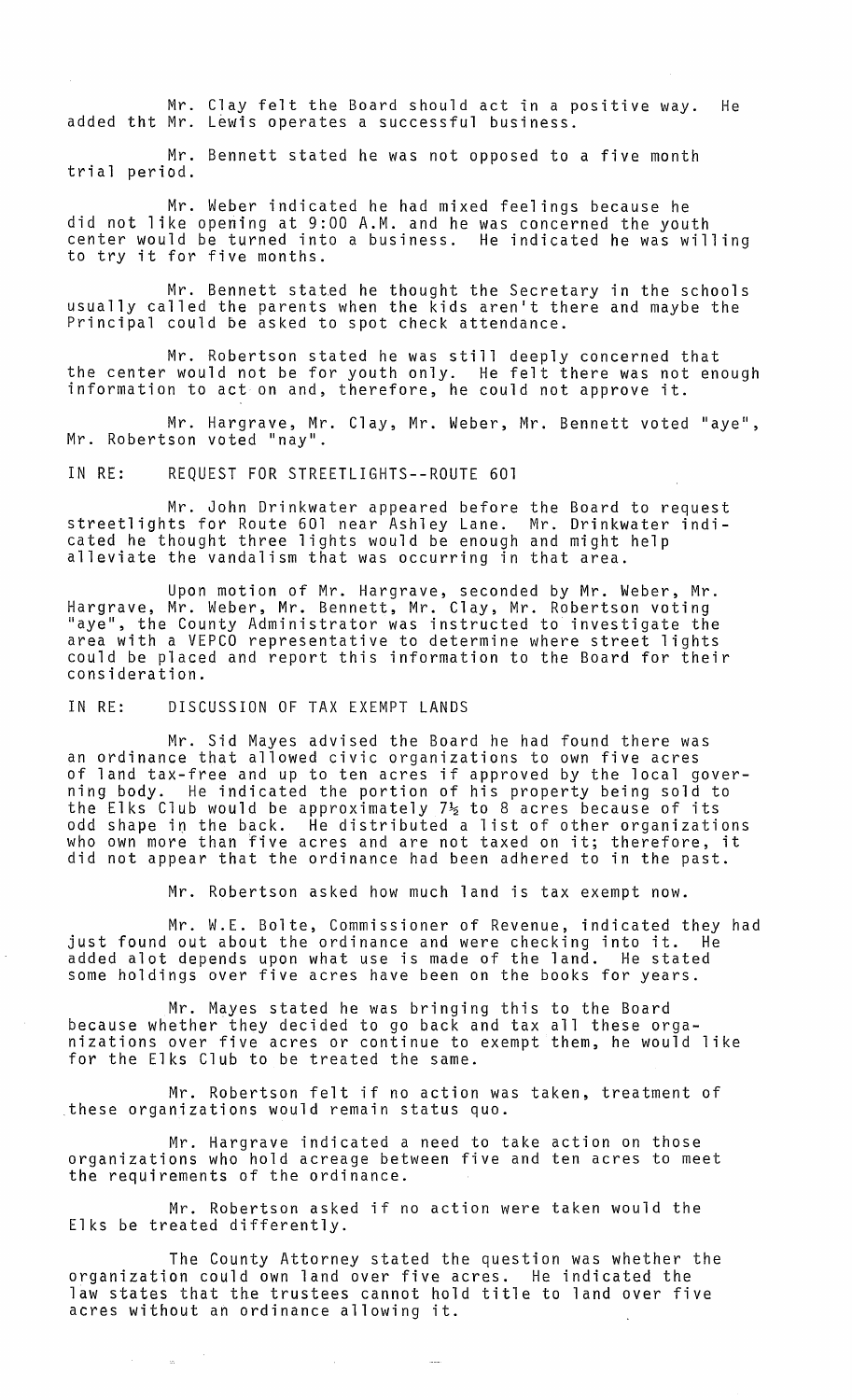Mr. Hargrave said the issue should be cleared up.

 $\Box$ 

Mr. Bennett asked if the Code requires these organizations be tax exempt. The County Attorney advised him they have to be taxexempt; however, they cannot own more than five acres without action by the Board.

nance for the Board's consideration for advertisement at the next meeting. Mr. Clay, Mr. Bennett, Mr. Robertson voted "aye". Mr. Hargrave moved that the County Attorney draft an ordi-Mr. Weber seconded the motion. Mr. Hargrave, Mr. Weber,

#### IN RE: TRASH COLLECTION SPECIFICATIONS

The County Administrator asked the Board to review the specifications he distributed for trash collection and let him know of any changes needed. He indicated there was one item to be added and he hoped to have the package ready for consideration for bidding at the April 7, 1982 meeting.

IN RE: APPOMATTOX BASIN INDUSTRIAL DEVELOPMENT CORPORATION--RESIG-NATION OF DONALD WILLIAMS

Mr. Weber advised the Board he had talked to Mr. Donald Williams concerning his appointment to the Appomattox Basin Industrial Development Corporation and since he found he was unable to attend the meetings, he felt he should resign from the organization.

Upon motion of Mr. Weber, seconded by Mr. Clay, Mr. Weber, Mr. Clay, Mr. Bennett, Mr. Hargrave, Mr. Robertson voting "aye", the Board accepted the resignation of Mr. Donald Williams from the Appomattox Basin Industrial Development Corporation.

## IN RE: APPOJNTMENT--APPOMATTOX BASIN INDUSTRIAL DEVELOPMENT CORPORATION

Mr. Weber nominated Mr. Frank Freudig to replace Mr. Donald Williams on the Appomattox Basin Industrial Development Corporation. Milliams on the Appomatiox Basin Industrial Development corporation.<br>Mr. Weber, Mr. Bennett, Mr. Clay, Mr. Hargrave, Mr. Robertson voting "aye", Mr. Frank Freudig was appointed to the Appomattox Basin Industrial Development Corporation, term expiring September 30, 1982.

IN RE: LOCAL GOVERNMENT INTERNSHIP

Mr. Robertson advised the Board he had talked with Mr. John Saunders concerning the Local Government internship for high school students and Mr. Saunders felt they should wait and submit a project next year. Mr. Robertson stated he would keep the Board posted on their progress.

IN RE: BINGO & RAFFLE PERMIT--ST. JOHN'S CATHOLIC CHURCH

Upon motion of Mr. Weber, seconded by Mr. Clay, Mr. Weber, Mr. Clay, Mr. Bennett, Mr. Hargrave, Mr. Robertson voting "aye", the following resolution was adopted:

WHEREAS, St. John's Catholic Church has made application to the Board of Supervisors for a Bingo & Raffle Permit for calendar year 1982; and

WHEREAS, the Church meets the requirements as set forth in Section 18.1-340 of the Code of Virginia and has filed the required \$10.00 fee;

NOW THEREFORE BE IT RESOLVED by the Board of Supervisors of Dinwiddie County, Virginia that the St. John's Catholic Church is hereby granted a Bingo & Raffle Permit for the calendar year 1982.

#### IN RE EXECUTIVE SESSION

Upon motion of Mr. Clay, seconded by Mr. Bennett, Mr. Clay, Mr. Bennett, Mr. Hargrave, Mr. Weber, Mr. Robertson voting "aye",

BOOK 7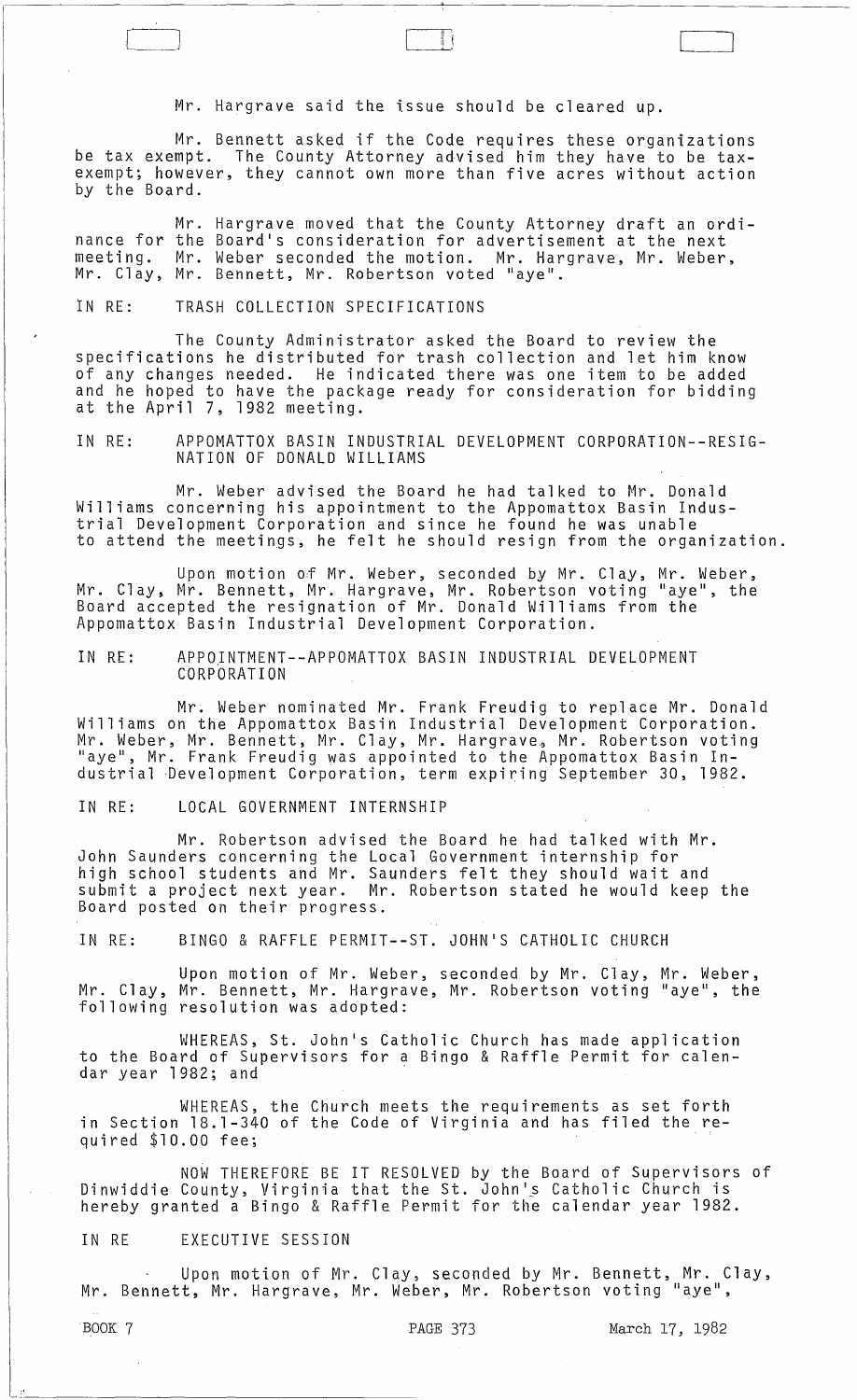pursuant to Sec. 2.1-344 (1) and (6), the Board moved into Executive Session at 9:45 P.M. to discuss legal and personnel matters. The meeting reconvened into Open Session at 10:29 P.M.

# IN RE: ADJOURNMENT

Upon motion of Mr. Hargrave, seconded by Mr. Clay, Mr. Hargrave, Mr. Clay, Mr. Weber, Mr. Bennett, Mr. Robertson voting "aye", the meeting was adjourned until 7:30 P.M., Tuesday, March 23, 1982.

MARCH 23, 1982--CONTINUATION OF MARCH 17, 1982 MEETING--7:30 P.M.

| PRESENT: G.E. ROBERTSON, JR., CHAIRMAN<br>STEVE WEBER, VICE-CHAIRMAN<br>G.S. BENNETT, JR.<br>M.I. HARGRAVE, JR. | ELECTION DISTRICT #2<br>ELECTION DISTRICT #2<br>ELECTION DISTRICT #1<br>ELECTION DISTRICT #3 |  |
|-----------------------------------------------------------------------------------------------------------------|----------------------------------------------------------------------------------------------|--|
| A.S. CLAY                                                                                                       | ELECTION DISTRICT #4                                                                         |  |

IN RE: EXECUTIVE SESSION

Upon motion of Mr. Weber, seconded by Mr. Hargrave, Mr. Weber, Mr. Hargrave, Mr. Bennett, Mr. Clay, Mr. Robertson voting "aye", pursuant to Sec. 2.1-344(1) of the Virginia Freedom of Information Act, the Board moved into Executive Session at 7:32 P.M. to discuss personnel matters. The meeting reconvened into Open Session at 10:10 P.M.

IN RE: HISTORICAL DISPLAY COMMITTEE

Ms. Wendy Quesenberry advised the Board that the Historical Display Committee met on Thursday afternoon and felt they needed guidance from the Board as to what their mission was. She explained that the Committee needed to know whether the Board wanted them to only consider displaying the items the County had already been given or come up with some guidelines for accepting items in the future.

Mr. Hargrave stated it had been his intent for the Committee to design a display case to house the items the County already had, which will be compatible with the building. He felt the items displayed should be limited to those that have historical significance to the County.

After a brief discussion, the Board instructed Ms. Quesenberry to ask the Committee to come up with some recommendations on displaying these items for the Board's consideration.

IN RE: ADJOURNMENT

Upon motion of Mr. Hargrave, seconded by Mr. Clay, Mr. Hargrave, Mr. Clay, Mr. Bennett, Mr. Weber, Mr. Robertson voting "aye", the meeting was adjourned until 7:30 P.M., March 31,1982.

MARCH 31, 1982--CONTINUATION OF MARCH 23, 1982 MEETING--7:30 P.M.

| PRESENT: G.E. ROBERTSON, JR., CHAIRMAN | ELECTION DISTRICT #2 |  |
|----------------------------------------|----------------------|--|
| STEVE WEBER, VICE-CHAIRMAN             | ELECTION DISTRICT #2 |  |
| G.S. BENNETT, JR.                      | ELECTION DISTRICT #1 |  |
| M.I. HARGRAVE, JR.                     | ELECTION DISTRICT #3 |  |
| A.S. CLAY                              | ELECTION DISTRICT #4 |  |

### IN RE: EXECUTIVE SESSION

Upon motion of Mr. Clay, seconded by Mr. Hargrave, Mr. Clay, Mr. Hargrave, Mr. Bennett, Mr. Weber, Mr. Robertson voting "aye", pursuant to Sec. 2.1-344(1) of the Virginia Freedom of Information Act, the Board moved into Executive Session at 7:35 P.M. to discuss'personnel matters. The meeting reconvened into Open Session at 8:00 P.M.

IN RE: INVOCATION

The Reverend William F. Mahon, Pastor, Ocran United Me-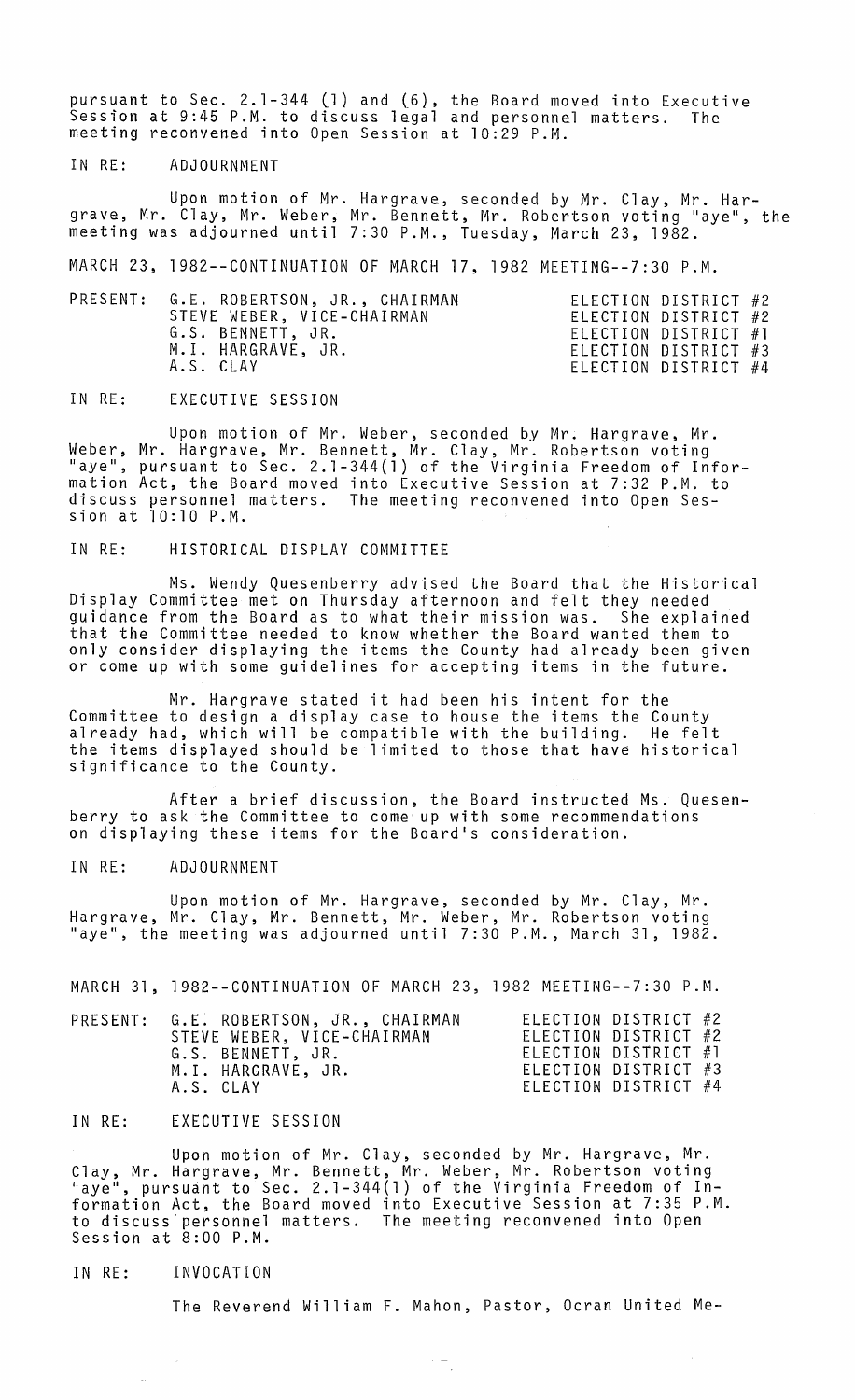thodist Church, gave the Invocation, which was followed by the Pledge of Allegiance.

IN RE: PRESENTATION OF 1982-83 SCHOOL BOARD BUDGET

L~

Mr. Robertson opened the discussion of the 1982-83 School Board budget with the following statement:

"I would like to take this opportunity to welcome you to our meeting. Your presence shows that democracy is at work. We would like to see you more often.

After last Tuesday's meeting (3/23/82) I felt good. I felt that we accomplished the following:

1. We relayed to the citizens of Dinwiddie County that with high unemployment, fixed incomes, reduced federal and state appropriations<br>and uncertain economy, the Board of Supervisors, would not, I repeat, would not increase taxes for 1982-83 and hopefully 1983-84, thus showing compassion for the times that we are living in.

2. We informed the department heads that the citizens of Dinwiddie are living with reduced incomes and they feel that government should not go first class when they are not able to go first class. Therefore, department heads were told that the Board of Supervisors would not fund increase above the 1981-82 spending level.

3. The School Board was informed that local dollars to them would remain the same as shown in the 1981-82 school budget. We expect that the School Board will receive approximately \$400,000 additional money from the State during 1982-83. This would give<br>the School Board an opportunity to increase the salaries of teachers and or support personnel by between 6 and 8%. \$400,000 divided by 300 teachers would mean about \$1,300 per teacher, including fringe<br>benefits of approximately 18%. If the average salary of teachers is \$14,400, that would mean about a 9% salary increase (including fringe benefits). If you divide \$400,000 by 500 teachers and support per- sonnel, that would mean an increase of approximately 6% {including fringe benefits. If. If, the inflation rate of 3.7% (as stated in the media) is correct, then the 9% increase would mean that teachers are 5.3% ahead of last year when they were given an increase of 9% with double digit inflation. They were going backwards by 2 or 3% depending upon the inflation rate. A 2.3% difference if the increase was 6%.

The Board of Supervisors does not have control over how the School Board appropriates the money. We can only state how much the citizens of Dinwiddie County will appropriate. The Board of Supervisors urges the School Board to maintain the same level of spending' in 1982-83-84 as they had in 1981-82 and to use additional monies received from the state to increase salaries of teachers and/or support personnel.

Should the economy improve, I feel certain that the Board of Supervisors will take appropriate action, as needed, to correct any deficiencies.

Thank you."

Dr. Richard L. Vaughn, Superintendent of Schools, presented the 1982-83 school board budget, highlighting the major changes. Dr. Vaughn indicated that he had received additional information since his discussion with Mr. Robertson and he was glad he had an opportunity to present these facts to the Board at this time.

Keeping all other increases to a minimum, Dr. Vaughri stated that the School Board would need an additional local appropriation of \$369,580 to be able to give the school personnel a 10% increase in salary as .suggested by the General Assembly in the Appropriations Act.

 $\mathbf{I}$